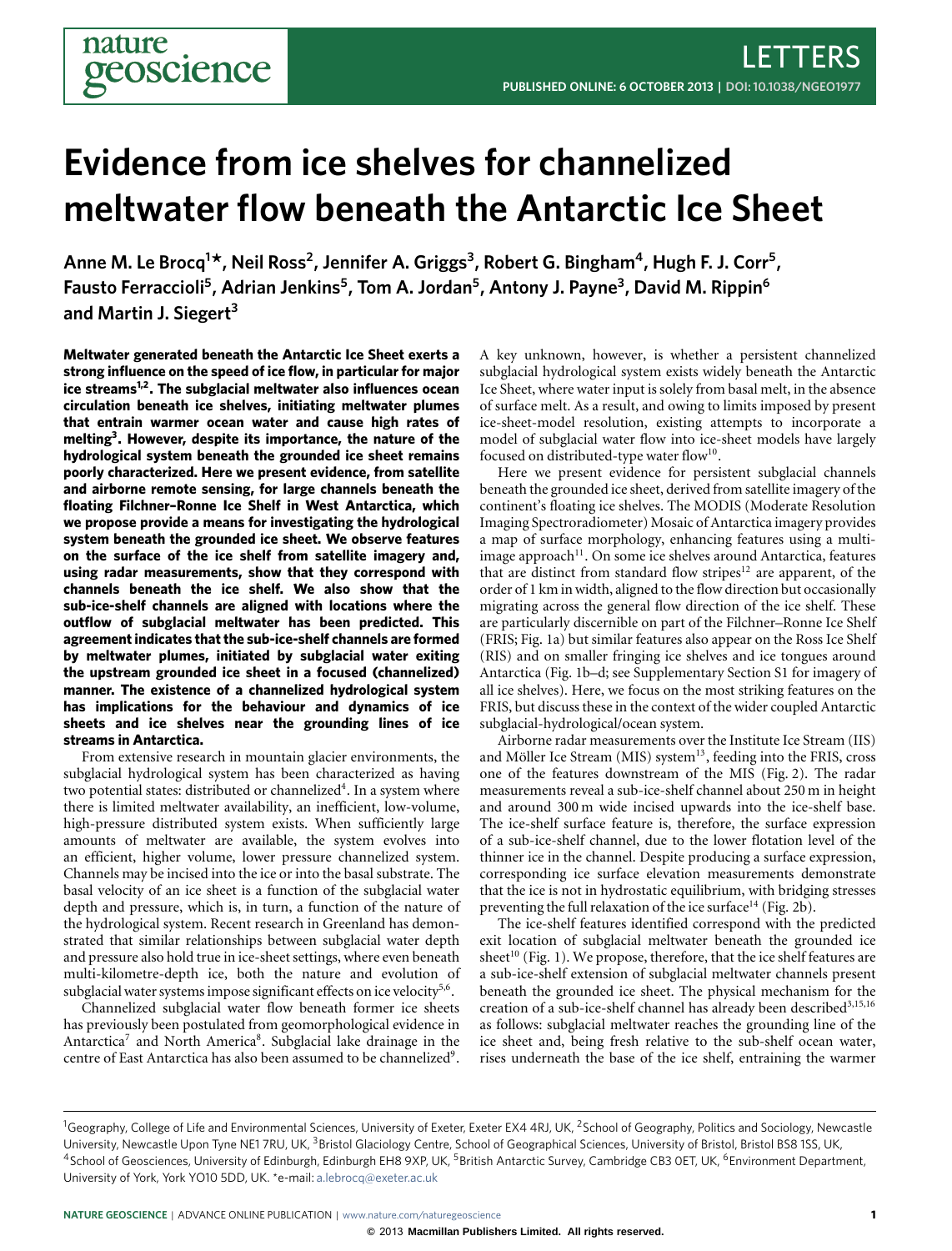

<span id="page-1-0"></span>**Figure 1** | **Selected ice shelf features, with calculated meltwater flux beneath the grounded ice sheet overlain. a**, FRIS, arrowed features are downstream of (left to right) Institute, Möller, Foundation and Support Force ice streams. **b**, MacAyeal Ice Stream (RIS). **c**,**d**, Smaller East Antarctic ice shelves. **e**, Lambert Glacier (Amery Ice Shelf). Meltwater flux colour labels in black—parts **a**,**b**,**e**, labels in grey—parts **c**,**d**. Orange circles indicate evidence of migration of the exit point of subglacial channels. The green line is the MODIS grounding line<sup>[11](#page-3-9)</sup>. Dashed lines are airborne radar flight lines, with the yellow section indicating the part shown in Fig. 2, and purple in Supplementary Fig. S4.



<span id="page-1-1"></span>**Figure 2** | **Geophysical data for the Möller sub-ice-shelf channel. a**, Radar echogram. **b**, Measured elevations: lower ice surface elevation picked from the radar data (solid black line), upper ice surface elevation from radar altimeter (solid grey line, note different vertical scale). The dashed line is the lower ice surface as inferred from the ice surface and a hydrostatic assumption (firn correction of 17 m). Ice flow is into the page.

ocean water as it flows [\(Fig. 3\)](#page-2-1). This process induces large but localized sub-ice-shelf melt rates beneath the ice shelf. Once a small sub-ice-shelf channel is formed, the localized melt rates quickly enlarge it, and the meltwater plume flow is increasingly focused into this channel. Some distance downstream, the water flowing along the channel becomes supercooled, as a result of the falling pressure, and freezes, filling in the channel. This can be seen on the satellite imagery with the disappearance of the feature after several hundred kilometres [\(Fig. 1\)](#page-1-0).

Sub-ice-shelf channels on this scale have been noted previously<sup>[17](#page-3-15)-19</sup>. Similar channels on Petermann Glacier in Green-land were attributed to a purely oceanographic source<sup>[17](#page-3-15)</sup>, initiated by irregularities in the ice along the grounding line<sup>[16](#page-3-14)</sup>. The mechanism proposed here to explain the FRIS features does not preclude other features having a purely oceanographic source. However, results from plume models<sup>[3,](#page-3-1)[16](#page-3-14)</sup> demonstrate that the outflow of sub-glacial meltwater at an ice shelf grounding line increases overall melt rates. The additional buoyancy associated with the sub-glacial outflow leads to a more vigorous plume and enhanced transfer of ocean heat to the ice shelf base. Subglacial outflows are thus a more effective means of initiating sub-ice-shelf plumes (and hence of creating sub-ice-shelf channels) compared with an ocean-driven plume alone. The agreement between subglacial water flow routes and sub-ice-shelf channels in [Fig. 1](#page-1-0) indicates that in this circumstance, the plume is likely to be driven by a focused subglacial water input. Elsewhere, sub-ice-shelf channels on the Amery Ice Shelf have been attributed to suture zones (shear margins) between discrete ice stream flow units<sup>[18](#page-3-17)</sup> that feed the Lambert Glacier and join near the grounding line. However, in many cases on the FRIS, there are no distinct suture zones, and the subglacial channels are away from the shear margins, largely following the basal topography (most notably, MIS; see Supplementary Fig. S4). We can, therefore, dismiss suture zones as the cause of the ice shelf features in the FRIS region (see Supplementary Section S2 for further discussion).

Radar measurements upstream of the MIS grounding line are inconclusive about the presence of a subglacial channel under the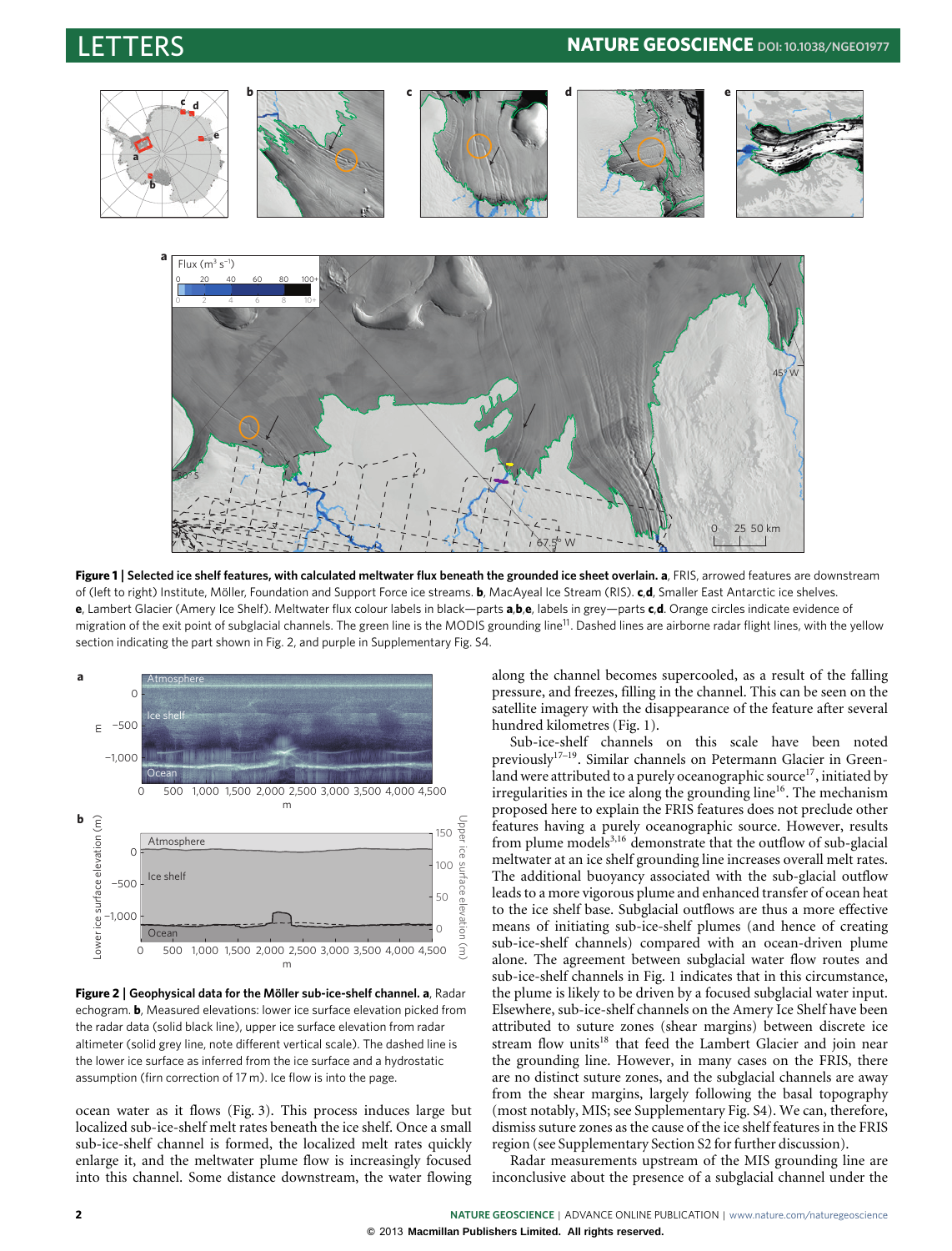

<span id="page-2-1"></span>**Figure 3** | **Proposed mechanism of channel formation.** The red arrow indicates the entrainment of relatively warm ocean water to facilitate high localized sub-ice-shelf melt rates. Not to scale.

grounded ice (Supplementary Section S3, also ref. [17\)](#page-3-15), suggesting that any channel is small in comparison with the channel it feeds beneath the ice shelf. Indeed, if the channel was incised into the ice, the subglacial channel need only be a few metres wide to drain the flux ( $\sim$ 10 m<sup>3</sup> s<sup>-1</sup>) under the pressure gradient (Supplementary Section S4) and so would not be easily imaged by radar data with an along-track spatial resolution of ∼10 m. The sub-ice-shelf channels are visible on the satellite image close to the grounding line (within ∼1 km), so this means a quick transition from a small subglacial channel (metres in width) to a large sub-ice-shelf channel (hundreds of metres in width), requiring high sub-ice-shelf melt rates. The spatially averaged melt rate required to melt the channels is of the order of 5 m yr<sup>−</sup><sup>1</sup> (Supplementary Section S5) between the MIS grounding line and the radar line location (7.8 km from grounding line). Melt rates of this order have been inferred previously for this region<sup>[15](#page-3-13)[,20,](#page-3-18)[21](#page-3-19)</sup>.

Despite the failure of the hydrostatic assumption at the scale of the sub-ice-shelf channels, repeat surface-altimetry measurements can provide insight into whether the channels change over time, and, hence, whether the subglacial hydrological system is changing over time. Repeat measurements between 2003 and 2009 are avail-able from the laser altimeter on board the ICESat satellite<sup>[22](#page-3-20)</sup>. The depth of the ice-shelf-surface channels at a specific location does not change significantly over the observation period (Supplementary Figs S6–10); however, there is evidence of advection of the features with ice shelf flow (for example, Supplementary Figs S7b5, S9b5 and S10b11). The advection of changing plume pathways indicates a shift in the outflow point of the subglacial channel at the grounding line (rather than an ocean-based, plume-driven change) and, hence, a reorganization of the hydrological system. The ice shelf, therefore, records a history of the subglacial water flow outlet locations. The more linearly continuous the ice-shelf channel, the more stable the subglacial hydrological system. There is also a distinction between a slow change in the position of the outflow (for example, [Fig. 1a](#page-1-0), IIS), indicating gradual migration of the channel at the grounding line, and a switch (for example, [Fig. 1b](#page-1-0),d), indicating a change occurring upstream that alters the location of the outflow point at the grounding line. The switch in [Fig. 1d](#page-1-0) occurs ∼40 km from the grounding line; with a velocity<sup>[23](#page-3-21)</sup> of the order of 300 m yr<sup>-1</sup>, a switch would have occurred around 130 years ago. [Figure 1c](#page-1-0) indicates the gradual splitting of a single channel into three channels at the grounding line.

As mentioned above, the ice shelf features highlighted here are more prominent in our study area of the FRIS [\(Fig. 1a](#page-1-0)) than elsewhere on the FRIS and on the RIS (Supplementary Section S1). A question remains as to why plumes form at some grounding lines and not at others. The main influencing factors are likely to be the nature of both the ice/ocean interface and the subglacial hydrological system.

There are two factors to consider about the ice/ocean interface: the thermal driving and ice-shelf-base slope. The freezing temperature of water decreases with increasing pressure, so the potential for the ocean to melt ice (thermal driving) increases with depth. Steeper slopes impart stronger buoyancy forcing on the ice/ocean boundary layer, leading to stronger currents along the ice base, more efficient heat transfer to the ice and hence more rapid melting<sup>[3](#page-3-1)</sup>. Ice thickness and ice-shelf-base slope across the grounding line of the IIS and MIS (those with the most prominent features), are less than other ice streams around the FRIS (∼1,200 m ice thickness for IIS/MIS compared with >1,500 m elsewhere, ice-shelf-base elevation change of 150 m over 50 km compared with >250 m over 50 km elsewhere; ref. [24\)](#page-3-22), so it seems that the nature of the ice/ocean interface is not the explanation for the occurrence of the features. The existence of the ice shelf features is also not a function of subglacial meltwater flux, with predicted subglacial meltwater fluxes comparable across ice streams flowing into both the FRIS and RIS (Supplementary Figs S1–S3). Indeed, MIS has a relatively low meltwater flux, but has a prominent ice shelf feature. This indicates that it is the stability (see Supplementary Section S7 for discussion of this term) of the hydrological system that may be the critical factor for forming these features. The RIS sector ice streams are known to have an unstable hydrological system<sup>[25](#page-3-23)</sup>. In contrast, the widespread occurrence and longer length (up to 200 km) of the sub-ice-shelf features on parts of the FRIS suggests a more stable subglacial hydrological system in this sector of the ice sheet, particularly around the IIS/MIS system. The role of subglacial lakes in either moderating or causing subglacial water flow variations could also be a contributor to the formation and persistence of the ice shelf features.

The observations presented here demonstrate the existence of a persistent channelized subglacial drainage system near the grounding line of major ice streams in Antarctica. A channelized subglacial drainage system has many impacts on how we consider and investigate the behaviour of the ice sheet. A localized input of meltwater to the cavity will have an impact on predicted sub-ice-shelf melt rates, particularly at the grounding line, which will in turn affect predictions of ice stream behaviour. The process described here also has implications for ice shelf structure; it has been shown previously that lineations of accreted marine ice can sever to stabilize ice shelves<sup>[26](#page-3-24)[,27](#page-3-25)</sup>. The nature of the hydrological input to the ocean also has implications for bulk nutrient delivery<sup>[28](#page-3-26)</sup>. Most critically, the conventional use of distributed subglacial hydrological structures in existing numerical ice sheet models of the evolution of the Antarctic Ice Sheet fails to reflect fully the true nature of the system; greater detail is required to adequately represent the role of the hydrological system in the evolution of the ice sheet.

### **Methods**

The subglacial water flow paths beneath the grounded ice sheet were predicted on the basis of modelled subglacial melt rates<sup>[29](#page-3-27)</sup> and routing of the subglacial meltwater down the hydraulic potential<sup>[10,](#page-3-8)[30](#page-3-28)</sup>. The approach follows that of ref. [10,](#page-3-8) following the steady-state approach, which uses a flux routing algorithm to calculate upstream water flux for each grid cell. The subglacial water routing algorithm makes no assumption about the nature of the subglacial hydrologic system, except that the calculation of the hydraulic potential assumes that the water pressure is at the ice overburden pressure, neglecting variation in water pressure that will result from a channelized system. The hydraulic potential was calculated using the 1 km ice thickness and bed topography from the BEDMAP2 compilation<sup>[24](#page-3-22)</sup>. The subglacial water routing algorithm is, therefore, run at a 1 km resolution, giving a broad scale indication of the flow routes and subglacial water flux, although the channel features are likely to be on a smaller scale than this.

### Received 4 February 2013; accepted 6 September 2013; published online 6 October 2013

### **References**

<span id="page-2-0"></span>1. Stearns, L. A., Smith, B. E. & Hamilton, G. S. Increased flow speed on a large East Antarctic outlet glacier caused by subglacial floods. *Nature Geosci.* **1,** 827–831 (2008).